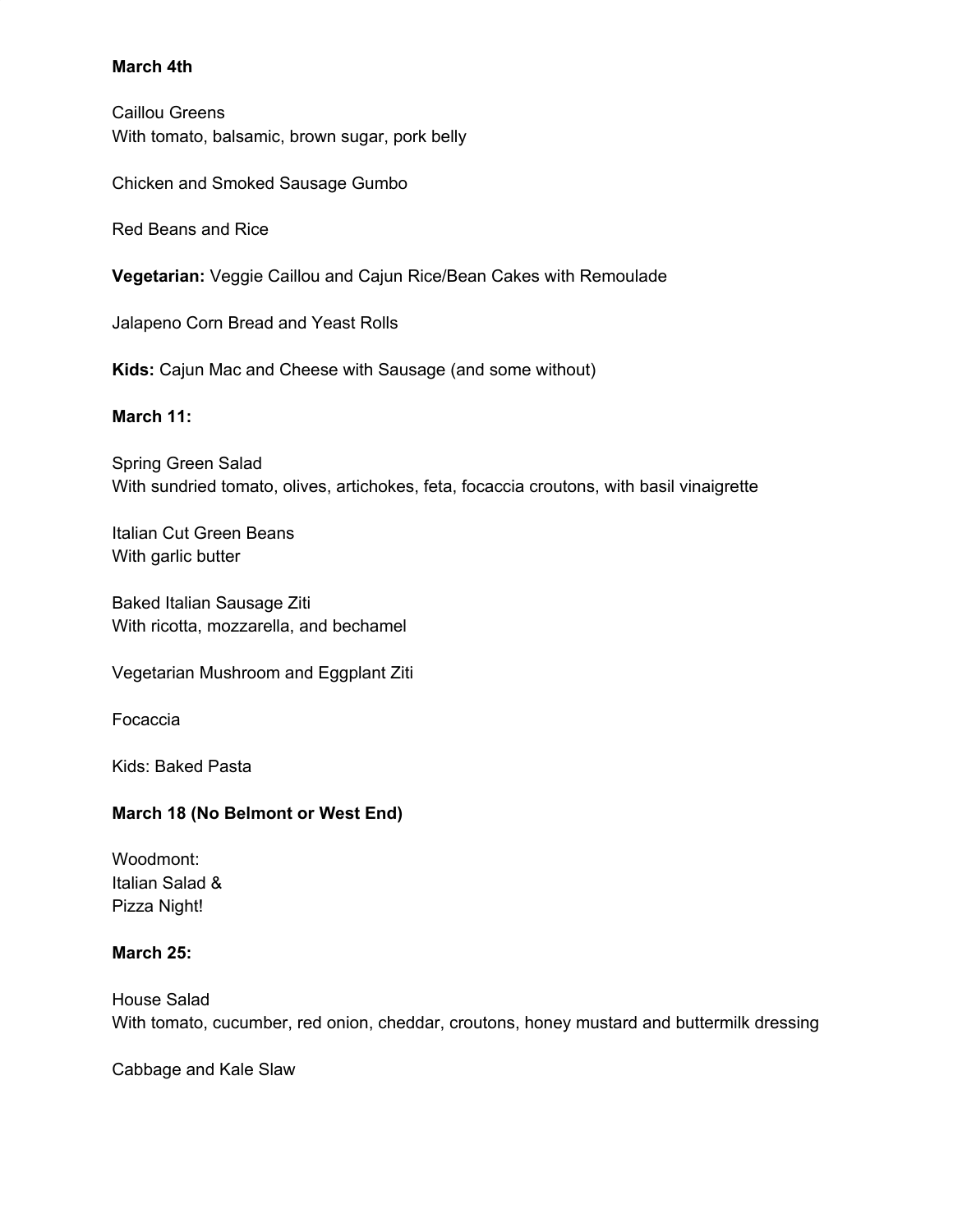Yukon Mashed Potatoes With buttermilk

Baked BBQ Chicken

**Vegetarian:** Stuffed Bell Peppers

Yeast Rolls and Corn Cakes

**Kids:** BBQ Chicken Tenders and Potato Wedges

## **April 1st**

Spinach and Arugula Salad Dried cherries, shaved fennel, shaved parmesan, cornbread croutons and vinaigrette

Spinach and Lemon Penne

Grilled Chicken With smoked tomato/fennel cream sauce

Vegetarian: Stuffed Mushrooms With smoked tomato/fennel cream sauce

Herb Rolls

Kids: Smoked Tomato/Chicken Flatbreads

### **April 9th: (Maundy Thursday)**

Field Green Salad With broccoli florets, sunflower seeds, red onion, cheddar, and cranberries with sweet mustard vinaigrette

Sweet Potato Au Gratin With gorgonzola

Sage and Mustard Pork Loin With apple and onion chutney

**Vegetarian:** Quinoa, Rice, and Gorgonzola Stuffed Acorn Squash

Yeast Rolls

**Kids:** Pulled Pork BBQ Sliders and Mac and Cheese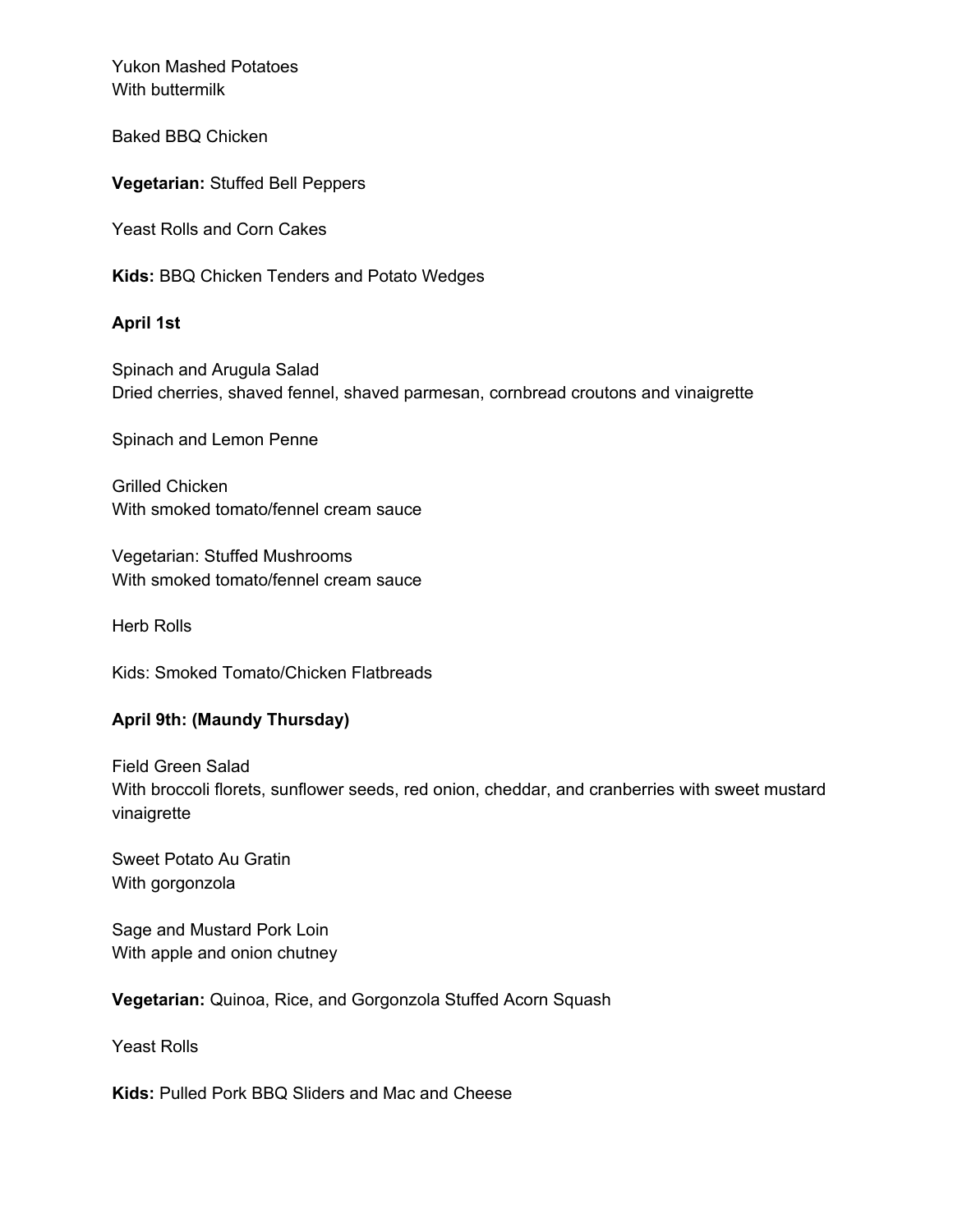# **April 15th:**

Field Green Salad With tomato, red onion, cheddar, jalapeno vinaigrette, tortilla strips

Carnitas Tacos

Vegetarian: Mexican Quinoa/Avocado Stuffed Bell Peppers

Mexican Rice

Black Beans

Kids: Cheese Quesadillas

Tres Leches and Churro Cookies

# **April 22nd**

Rotini Pasta Salad With sundried tomato, arugula, red onion, feta, olives, capers, basil vinaigrette

Balsamic Marinated Roasted Vegetables With lemon aioli

Buttermilk Fried Chicken

Vegetarian: Fried Mushrooms

Kids: Chicken Tenders and French Fries

**April 29th** COOKOUT PARTY

Potato Salad

Cole Slaw

Baked Beans

Pulled Pork BBQ

Vegetarian: Grilled Pimento Cheese Sammies